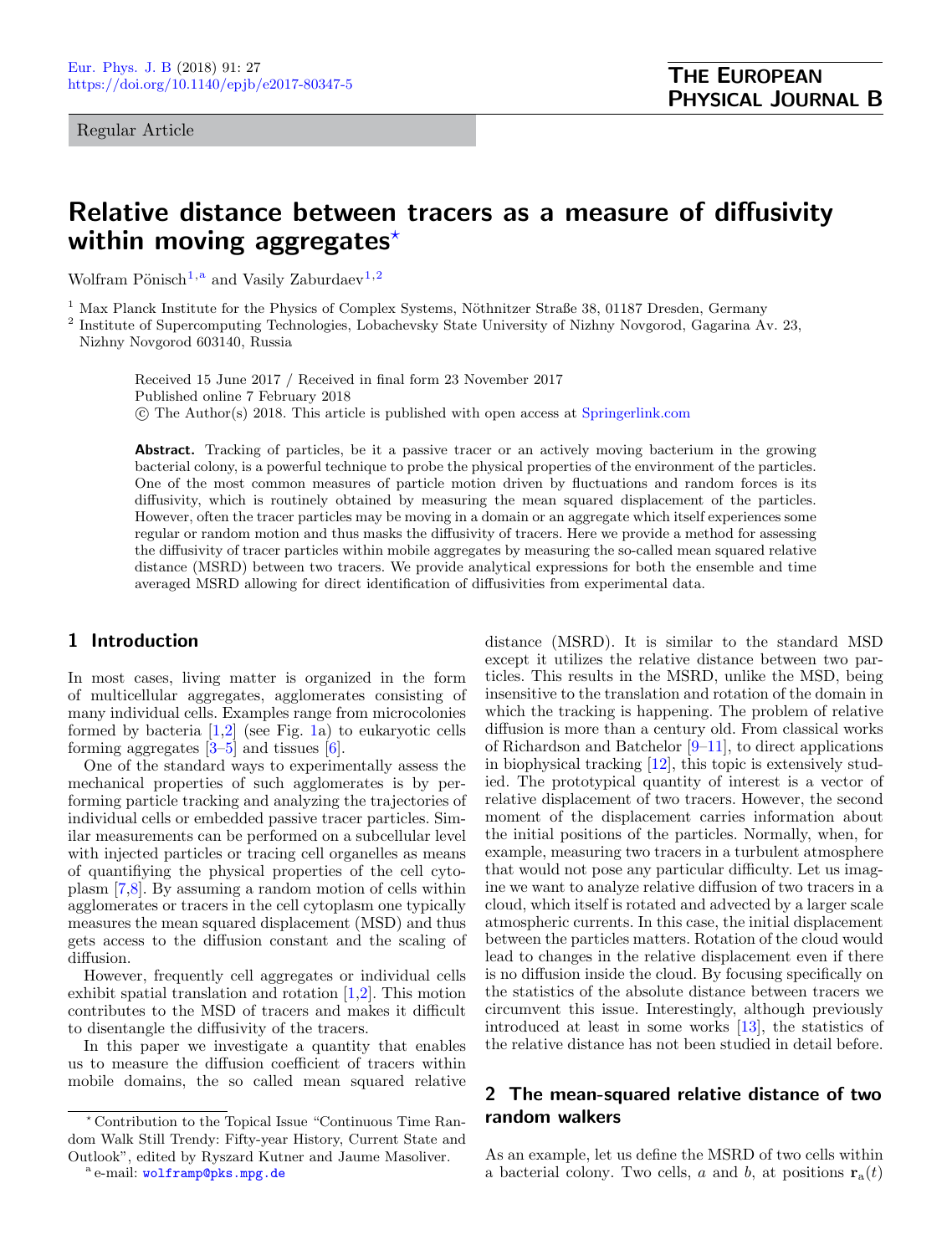

<span id="page-1-0"></span>Fig. 1. Random motion of individual cells within aggregates. (a) Differential interference contrast microscopy image of a Neisseria gonorrhoeae micrcolony consisting of ∼2000 individual cells. The scale bar is 10  $\mu$ m. (b) A small fraction of cells within a microcolony were fluorescently labeled. This allowed for tracking of their trajectories (red) with the help of a fluorescence channel of the microscope [\[1\]](#page-5-0). (c) Sketch of a simplified two-dimensional aggregate. Two particles are initially separated by a distance  $d_{ab}(0)$ . Up to a time  $\tau$ , they perform random motion in a circular domain, see solid lines illustrating the trajectories of particles. However, the aggregate itself rotates (as marked by the black dot on the boundary of the domain) and its center of mass experiences some random motion (gray line). To quantify the diffusivity of particles we follow their absolute relative distance as a function of time  $d_{ab}(t)$ , which is independent of the motion of the domain.

and  $\mathbf{r}_{\mathrm{b}}(t)$  have the absolute distance

<span id="page-1-1"></span>
$$
d_{ab}(t) = |\mathbf{r}_a(t) - \mathbf{r}_b(t)|.
$$
 (1)

This quantity is independent of any translational or rotational motion of the cell aggregate. We define the MSRD, denoted  $\delta(t)$ , as the squared mean of the change of this distance with time t:

<span id="page-1-2"></span>
$$
\delta(t) = \langle (d_{\rm ab}(t) - d_{\rm ab}(0))^2 \rangle.
$$
 (2)

Here, we average over an ensemble of different realizations of  $d_{ab}(t)$  while keeping  $d_{ab}(0)$  fixed. An illustration of the quantity  $\delta(t)$  is shown in Figure [1c](#page-1-0). For simplicity, but also in agreement with experimental measurements which are often taking place in a single focal plane of a microscope, we will consider a two-dimensional scenario. The generalization to higher dimensions is straightforward.

From Figure [1c](#page-1-0) it is easy to see that the MSRD is probably the only measurable quantity similar to the standard MSD but has the advantage of being insensitive to the motion of the cell aggregate as a whole. Our goal is to relate the behavior of  $\delta(t)$  to the diffusivity of individual cells.

In order to study the behavior of the MSRD, we first simulated the trajectories of pairs of Gaussian random walks with diffusion coefficients  $D = D<sub>a</sub> = D<sub>b</sub> = 0.5$ (given as a unitless quantity) and an initial distance  $d_0$  in an unbounded domain (details of the simulations can be found in Appendix  $\bf{A}$ ). By computing the scalar distance of the two trajectories, defined in equation [\(1\)](#page-1-1), we can compute the MSRD (see Eq.  $(2)$ ) in the ensemble average sense (see Fig. [2a](#page-1-3)). We observe that the MSRD exhibits two regimes which can be approximated as  $\delta \sim 4Dt$  for

small times t, and by  $\delta \sim 8Dt$  for large times. The transition point between the regimes depends on the initial distance  $d_0$  with a later transition corresponding to a larger  $d_0$  (see Fig. [2b](#page-1-3)) We discuss the origin of the two regimes later in the text where the corresponding analytical expression for the MSRD is derived. In the transition region, the MSRD can be approximated by a power law with  $\delta \propto t^{\alpha}$ ,  $\alpha > 1$  (see Fig. [2a](#page-1-3)). Of particular note, this transient behavior can be misinterpreted as a signature of superdiffusion if the time traces are not long enough to detect the second diffusive regime [\[14\]](#page-5-12).

As an alternative to the ensemble-average, we computed the MSRD by time-averaging relative distances for a pair of very long trajectories. The time averaged MSRD  $\delta_t$  is given by

<span id="page-1-3"></span>
$$
\delta_{\rm t}(t) = \langle (d_{\rm ab}(t_0 + t) - d_{\rm ab}(t_0))^2 \rangle_{t_0}.
$$
 (3)

Here, for every lag time  $t$ , we average the relative distance over all starting points  $t_0$  along the trajectory. Interestingly, we observe in our simulations that the MSRD follows a single scaling  $\delta_t \sim 4Dt$  and is independent of the initial distance  $d_0$  (see Fig. [2c](#page-1-3))

Often, the time-averaging is applied for the estimation of the diffusion coefficient in data where the statistics are not strong enough to deliver a reliable ensemble average. Examples for such cases are usually experiments in which a high effort is required to measure the trajectory of a single tracer, such as the study of the motion of individual tracers within cells or single cells themselves [\[7,](#page-5-5)[8,](#page-5-6)[15](#page-5-13)[–17\]](#page-5-14). However, as became apparent recently, care should be taken when interpreting the time-averaged data [\[18\]](#page-5-15).

Differences between time-averaged and ensembleaveraged quantities appear quite frequently, for example, if the tracers of the ensemble are in different dynamic states [\[12](#page-5-9)[,19\]](#page-5-16), or if the diffusion coefficient is not spatially homogeneous [\[20\]](#page-5-17). Additionally, time-averages and ensemble-averages can differ for the case of the so called weak ergodicity breaking which can be linked to power-law distributed waiting times present in a system of interest [\[21\]](#page-5-18). Examples of such systems are subdiffusive continuous time random walks and Lévy walks  $[21-23]$  $[21-23]$ , see also a recent review [\[18\]](#page-5-15).

In our case, the difference of the ensemble-averaged and the time-averaged MSRD stems from the difference in the initial conditions of the random walks. While we picked the same initial condition  $d_0$  for the computation of the ensemble-averaged MSRD, it follows from the definition of the time-averaged MSRD (see Eq.  $(3)$ ) that the initial condition is constantly changing. This idea is further supported by performing an additional averaging over the ensemble-averaged MSRD with respect to randomly chosen initial distances  $d_0$ . In this case, we observe that the MSRD shows the same behavior as the time-averaged one (see Fig.  $2d$ )

Next, we analytically calculate the ensemble-averaged and time-averaged MSRD. This allows us to explain the origin of the two regimes of the ensemble-averaged MSRD and the difference between ensemble-averaged and timeaveraged MSRDs.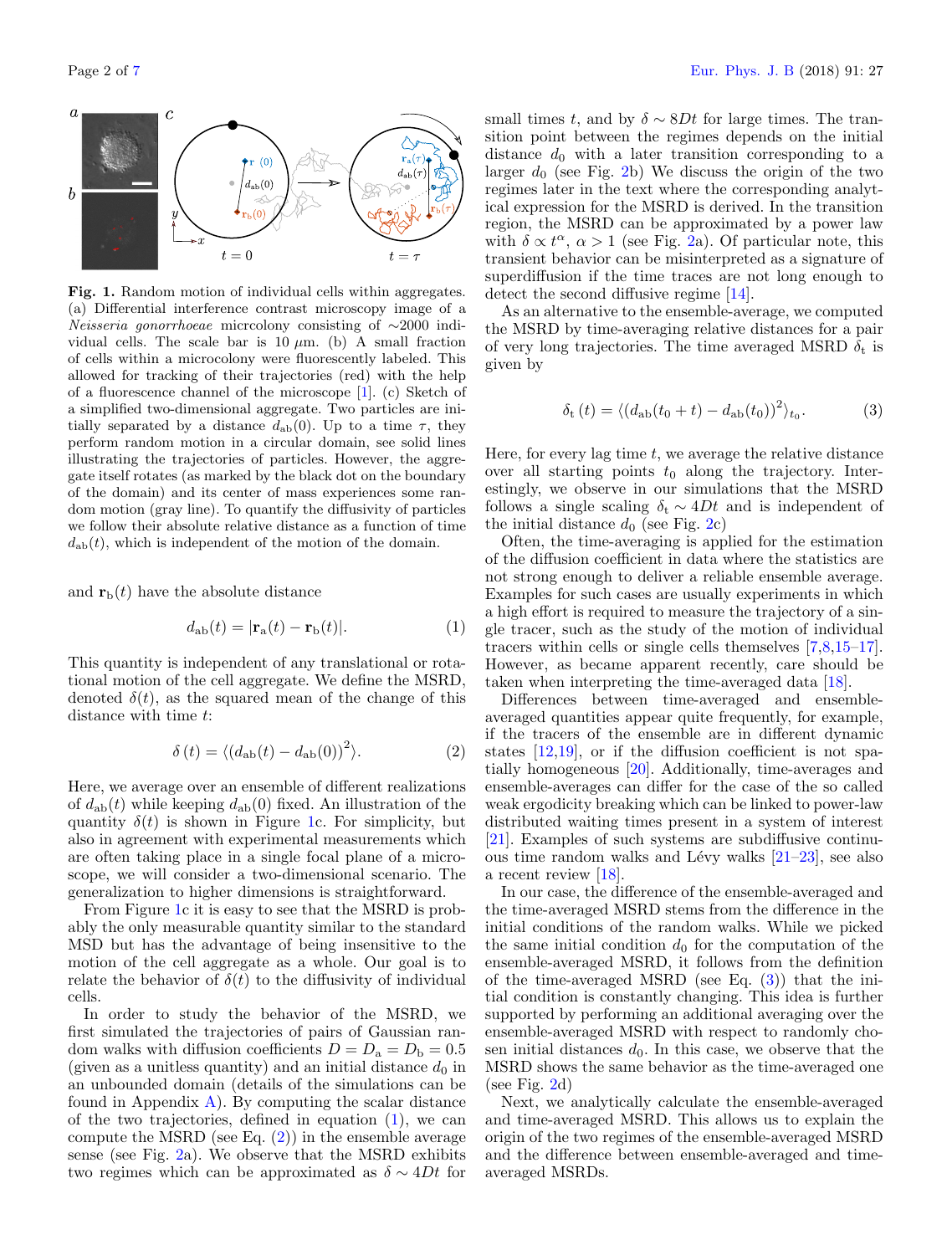

Fig. 2. Mean-squared relative distance for the random motion of two tracers in an unbounded domain. Here,  $D_{ab} = D_a + D_b = 1$  is the sum of the diffusion coefficients of the individual trajectories. (a) Ensemble-averaged MSRD for  $d_0 = 4$  (dots). For small times t the MSRD follows  $2D_{ab}t$ dependence and for large times it follows  $4D_{ab}t$  (dashed lines). Equation [\(10\)](#page-2-0) predicts the behavior of the MSRD for all times (solid line). (b) Ensemble-averaged MSRD for different initial conditions  $d_0 = 5, 100$ , as given by equation [\(10\)](#page-2-0). The transition between the two scaling regimes shift to later times for larger initial distance  $d_0$ . (c) Time-averaged MSRD for two particles with different initial distances  $d_0 = 10, 10^8$  (dots). For both initial distances the MSRD follows the function  $2D_{ab}\tau$ (dashed line). (d) Ensemble-averaged MSRD for randomly picked initial values  $d_0$  follows the same dependence as the time averaged result.

# 3 Ensemble- and time-averaged mean squared relative distance

In order to calculate the ensemble-averaged MSRD, we first reduce the motion of two particles (denoted by  $i =$  $a, b$  to the effective motion of a single particle.

The probability density functions of each particle position,  $\mathbf{r}_a$  and  $\mathbf{r}_b$ , defined in cartesian coordinates  $(x, y)$ , are given by a Gaussian distribution

$$
p_i(x, y, t) = \frac{1}{4\pi D_i t} \exp\left(-\frac{(x - x_{i,0})^2 + (y - y_{i,0})^2}{4D_i t}\right), \quad (4)
$$

with the diffusion coefficient  $D_i$  and the initial position  $(x_{i,0}, y_{i,0})$ . The probability density function of the distance vector  $\mathbf{d}_{ab}(t) = \mathbf{r}_a(t) - \mathbf{r}_b(t)$  of these two particles, starting with an initial distance  $d_0 = |\mathbf{d}_{ab}(0)|$  in y-direction, is then given by

<span id="page-2-4"></span>
$$
p_{ab}(x, y, t) = \frac{1}{4\pi D_{ab}t} \exp\left[-\frac{x^2 + (y - d_0)^2}{4D_{ab}t}\right].
$$
 (5)

This corresponds to the probability density function of a Gaussian random walker with a starting position  $(0, d_0)$ and a diffusion coefficient of  $D_{ab} = D_a + D_b$ .

For the particular case of  $d_0 = 0$ , the probability density function of the scalar distance  $d_{ab}$  of a Gaussian random walk is given by the Rayleigh distribution [\[24,](#page-5-20)[25\]](#page-5-21),

<span id="page-2-1"></span>
$$
p_{\text{ray}}(d_{\text{ab}}, t) = \frac{d_{\text{ab}}}{2D_{\text{ab}}t} \exp\left(-\frac{d_{\text{ab}}^2}{4D_{\text{ab}}t}\right). \tag{6}
$$

For an arbitrary initial distance  $d_0$ , the probability density function of the scalar distance  $d_{ab}$  is given by the Rice distribution [\[26\]](#page-5-22),

<span id="page-2-2"></span>
$$
p_{\text{rice}}(d_{\text{ab}}, t) = \frac{d_{\text{ab}}}{2D_{\text{ab}}t} \exp\left(-\frac{d_{\text{ab}}^2 + d_0^2}{4D_{\text{ab}}t}\right) I_0\left(\frac{d_{\text{ab}}d_0}{2D_{\text{ab}}t}\right), \quad (7)
$$

where  $I_x$  is the modified Bessel function of the first kind [\[27\]](#page-5-23). The fact that the Rice distribution characterizes the distribution of the relative distance of two normally distributed particles is well known (see [\[28](#page-5-24)[–30\]](#page-6-0)). This equation is frequently used in radar and sonar signal processing. For completeness, we have included the derivation of the Rice distribution in Appendix [B.](#page-4-1) In order to compute the MSRD, we calculate the first two moments of this probability density function:

$$
\langle d_{\rm ab}(t) \rangle = \frac{\sqrt{\pi}}{4\sqrt{D_{\rm ab}t}} \exp\left[-\frac{d_0^2}{8D_{\rm ab}t}\right] \left[(d_0^2 + 4D_{\rm ab}t)I_0\left(\frac{d_0^2}{8D_{\rm ab}t}\right) + d_0^2 I_1\left(\frac{d_0^2}{8D_{\rm ab}t}\right)\right],\tag{8}
$$

$$
\langle d_{\rm ab}^2(t) \rangle = d_0^2 + 4D_{\rm ab}t. \tag{9}
$$

Thus, the ensemble-averaged MSRD is given by

<span id="page-2-0"></span>
$$
\delta = \langle [d_{ab}(t) - d_{ab}(0)]^2 \rangle
$$
  
=  $\langle d_{ab}^2(t) \rangle - 2d_0 \langle d_{ab}(t) \rangle + d_0^2,$  (10)

where  $d_{ab}(0) = d_0$ . Alternatively, one can also compute the MSRD by taking the probability density function of the distance vector between the two particles and computing the mean value of the mean squared scalar distance:

<span id="page-2-3"></span>
$$
\delta = \langle (d_{\rm ab}(t) - d_{\rm ab}(0))^2 \rangle_{p_{\rm ab}}
$$
  
= 
$$
\iint dx dy \, p_{\rm ab}(x, y, t) (d_{\rm ab}(t) - d_{\rm ab}(0))^2.
$$
 (11)

In both cases we arrive at the same result. The calculated ensemble-averaged MSRD (Eq. [\(10\)](#page-2-0)) reproduces the results of the numerical simulations (see Fig. [2a](#page-1-3)). We can approximate

$$
\delta(t) \sim \begin{cases} 4D_{\rm ab}t & \text{if } d_0^2 \ll D_{\rm ab}t \\ 2D_{\rm ab}t & \text{if } d_0^2 \gg D_{\rm ab}t \end{cases},\tag{12}
$$

thus the MSRD agrees with the observed limits (see Fig. [2a](#page-1-3)). The two regimes of diffusion exist due to the effect of the initial condition  $d_0$ . For small times,  $d_0$  is much larger than the relative displacement due to tracers' diffusion  $\Delta \mathbf{d}_{ab}$ ,  $d_0^2 \gg \Delta \mathbf{d}_{ab} \sim D_{ab}t$ . By expanding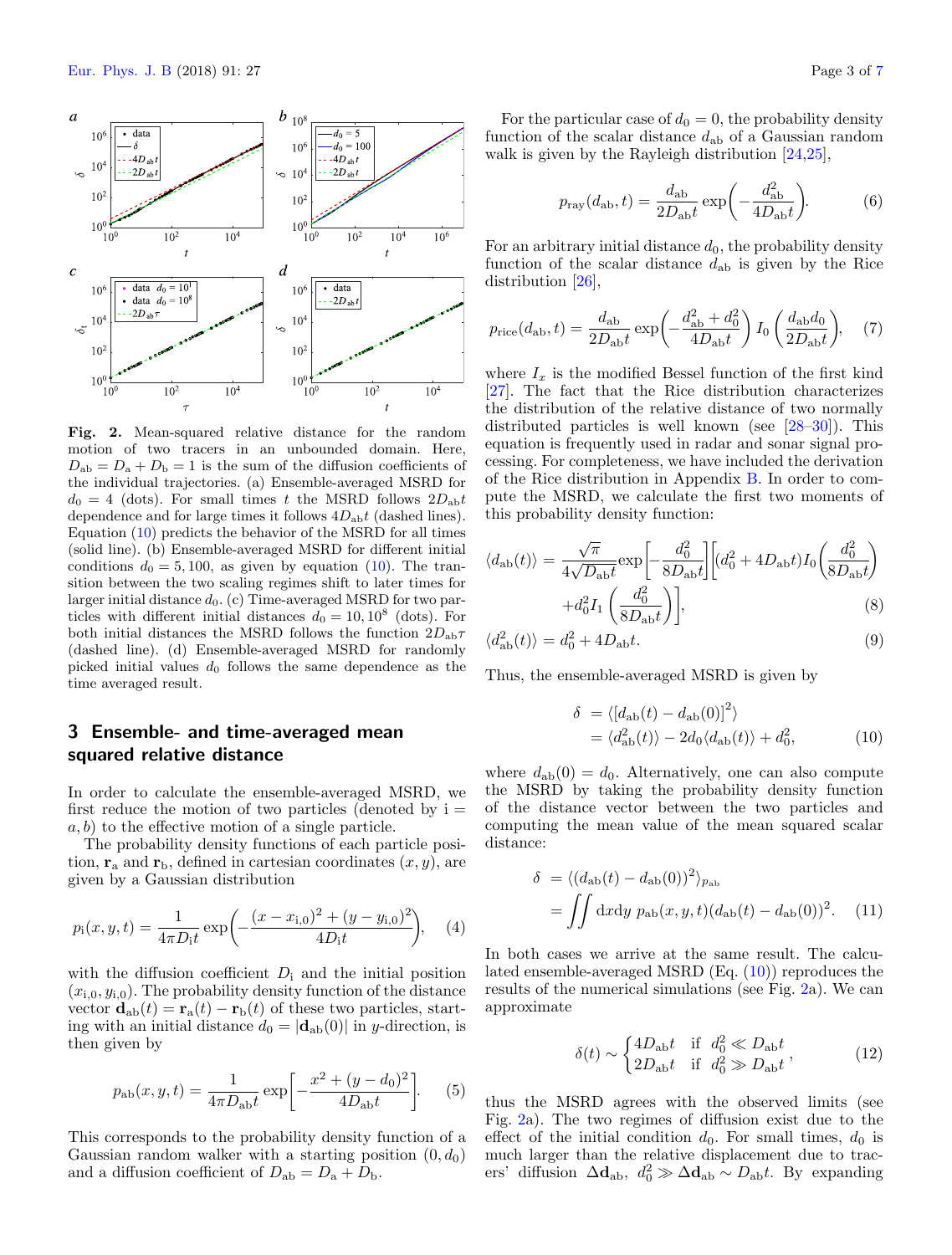equation [\(10\)](#page-2-0) in this limit, we can show that the change of the distance  $d_{ab}$  for a small displacement  $\Delta d_{ab}$  is approximated by the projection of  $\Delta d_{ab}$  in the direction of  $r_a - r_b$ , mimicking a one-dimensional random motion and explaining why the MSRD follows  $\delta \sim 2D_{ab}t$  scaling. Later, when the the limit  $d_0^2 \ll D_{ab}t$  is fulfilled, the distance  $d_0$  can be neglected and the distribution of displacements can be approximated by the Rayleigh distribution (see Eq. [\(6\)](#page-2-1)). In this case, the motion is fully two-dimensional and we get  $\langle d_{ab}^2(t) \rangle_{p_{ray}} \sim 4D_{ab}t$ . While  $d_0$  does not affect the scaling behavior for large or small values of the time  $t$ (compared to  $d_0^2/D_{ab}$ ), it does determine the transition time between these two limits, as can be seen in Figure [2b](#page-1-3).

In order to compute the time-averaged MSRD, we average the time-dependent probability density function of the distances (see Eq.  $(7)$ ) over a time interval  $[0, T]$  and call the resulting probability density function  $\tilde{p}_{\text{rice}}$  (see Appendix [C](#page-4-2) for the derivation). Then, we compute the mean value of the ensemble-averaged MSRD for this distribution. The resulting time-averaged MSRD is given by

$$
\delta_{\rm t}(\tau) = 2D_{\rm ab}\tau,\tag{13}
$$

(see Appendix [C](#page-4-2) for its derivation). This result agrees with the behavior observed in simulations (see Fig. [2c](#page-1-3)) and is independent of the initial distance  $d_0$ . We can relate this result to the ensemble-averaged MSRD. In the calculation of the running time average, and in the limit of the trajectory length going to infinity, the initial distances between tracers entering averaging also grow infinitely with time. Thus, in the corresponding ensemble-average picture we would be operating in the regime, where the diffusive displacement is much smaller than the initial distance. Hence the time-averaged MSRD has the same asymptotic as the first scaling regime of the ensemble-averaged MSRD.

Until now, we neglected the role of boundary conditions while studying the MSRD. In most cases, the cells will move within aggregates that are spatially confined (see Figs. [1a](#page-1-0) and [1b](#page-1-0)). In the next section we consider the effects of a finite domain size.

## 4 Effects of the finite domain size

Often, tracers move within domains of finite size, for example individual molecules inside single cells [\[7](#page-5-5)[,17,](#page-5-14)[31\]](#page-6-1) or individual cells within cell aggregates [\[1](#page-5-0)[,32\]](#page-6-2).

To account for such boundary effects, we simulated the motion of the two Gaussian random walkers within a circle (see Fig. [1c](#page-1-0)) with reflective boundaries (details of the simulations are given in Appendix  $\bf{A}$ ). As might be expected, the behavior of the ensemble-averaged and time-averaged MSRD starts to be affected by the boundary when the displacement becomes comparable to the radius R of the circle (see Fig. [3\)](#page-3-0). For longer times, the MSRD saturates towards the values  $\delta_{\text{sat,e}}$  for the ensemble average and  $\delta_{\text{sat,t}}$ for the time average. The values of  $\delta_{\text{sat,e}}$  and  $\delta_{\text{sat,t}}$  can be estimated analytically (see Appendix [D\)](#page-5-25). The saturation values depend on the initial positions of the two particles for the ensemble-average and do not depend on the initial condition for the time average. The transition



<span id="page-3-0"></span>Fig. 3. Mean-squared relative distance for the random motion of two tracers moving within a circle. (a) Ensemble-averaged MSRD (dots) following equation [\(11\)](#page-2-3) (solid line) until the saturation MSRD  $\delta_{\text{sat,e}}$  (dotted line). (b) Time-averaged MSRD (dots) with the scaling  $2D_{ab}\tau$  (dashed line) and the saturation MSRD  $\delta_{\text{sat,t}}$  (dotted line).

region towards saturation might be interpreted as a signature of subdiffusion. While subdiffusion might indeed occur in cells as a result of tracer particles being trapped in local environments, it is important to discriminate such behaviors from the effects of the domain (cell) boundary. In that respect, the analytical results of the MSRD saturation values  $\delta_{\text{sat,e}}$  and  $\delta_{\text{sat,t}}$  can provide an estimate on when to expect the influence of boundary effects.

# 5 Conclusions

In this paper, we presented a tool to measure the diffusion coefficients of individual tracers within mobile domains. To mitigate the effect of domain movement, we suggest looking at the relative distance between pairs of tracer particles. Therefore, it is required to track the positions of at least two tracers simultaneously. From these data, one can measure the mean-squared relative distance of a pair of particles. The MSRD enables us to quantify the sum of the diffusion coefficients of motile cells within biological aggregates (for example bacterial microcolonies, cell spheroids or tissues), independent of translations and rotations of the agglomerates. Under the assumption of identical diffusivities of cells, this can be directly translated into the characteristics of the individual cells.

In order to compute not just the sum of the diffusion coefficients, but their values, it is necessary to track not just two but three cells  $(a, b, c)$  simultaneously. By computing the three sums  $D_a + D_b$ ,  $D_a + D_c$  and  $D_b + D_c$  it is possible to estimate the individual diffusion coefficients  $D_{\rm a}, D_{\rm b}$  and  $D_{\rm c}$  of the individual cells. The method based on MSRD measurements can, with some limitations, be used for non-uniform diffusivities, where, for example, the diffusion constant is a function of the distance from the center of the aggregate [\[1\]](#page-5-0).

In this manuscript, we have shown that even in the simplest case of normal diffusion, analysis of the MSRD can exhibit some non-trivial behavior. The apparent diffusion constant read out from the ensemble-averaged MSRD may differ by a factor of 2 or even look like a superdiffusion in a transient regime. There is also a factor 2 difference in the long time scaling of the ensemble and time-averaged values of diffusion constant. We linked these differences to the initial separation between the tracers.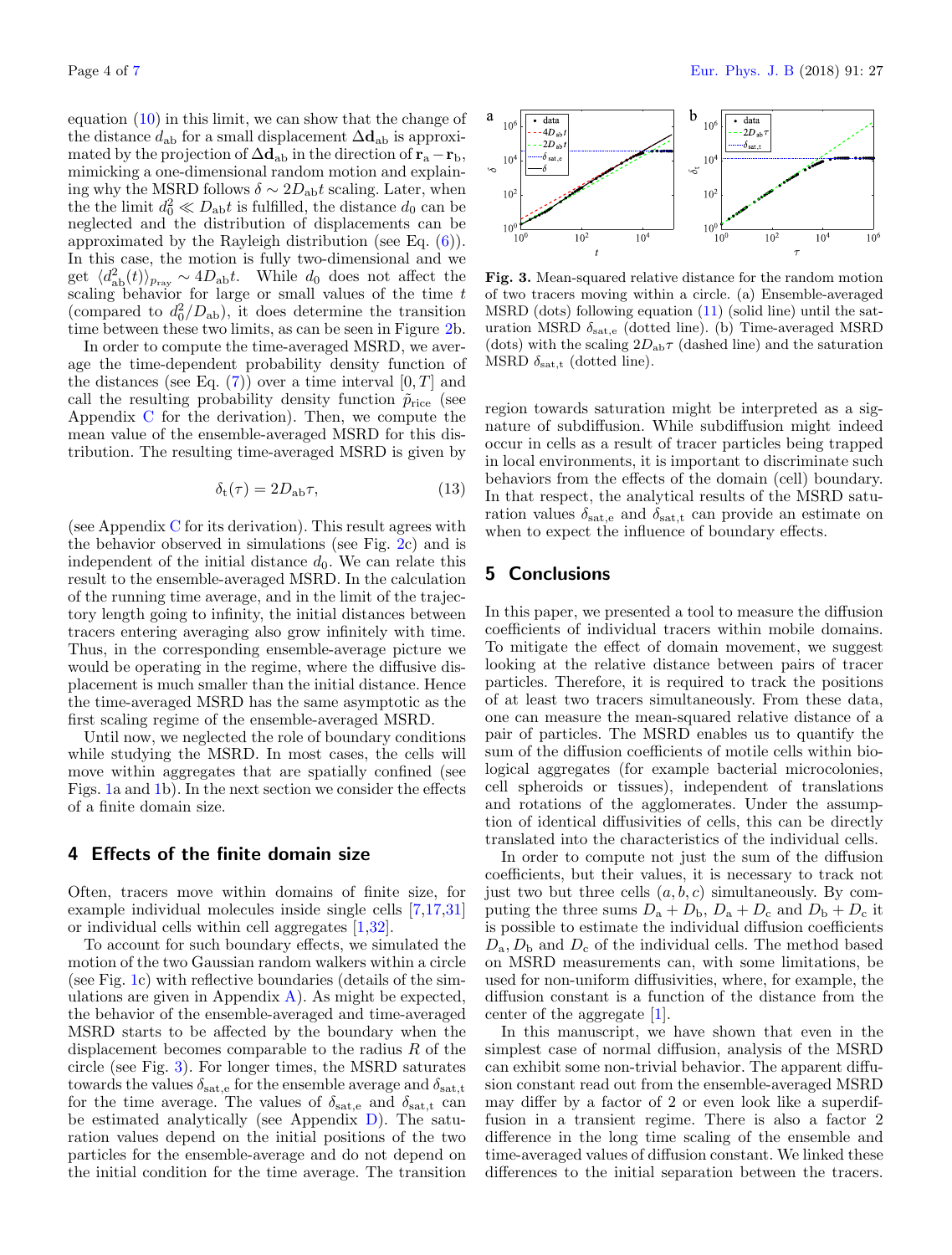Moreover, the domain size may lead to the saturation of the measured MSRD as a function of time. Our analytical results provide the guidelines for how the diffusivity of particles can be reliably extracted from the tracking data. This approach is viable for generalizing to anomalous (subdiffusion) and heterogeneous diffusion, which are both frequently encountered in biological settings [\[8](#page-5-6)[,33,](#page-6-3)[34\]](#page-6-4). There are differences between the time-averages and ensemble averages which contrasts the case of normal diffusion. These differences are rooted in the underlying transport mechanisms, more robust and thus might be diagnostically relevant.

We would like to thank Frank Jülicher and Nicolas Biais for fruitful discussions. We thank Tyler Harmon for proof-reading the manuscript. This work was supported by the Russian Science Foundation Grant No. 16-12-10496 (V.Z.). Open access funding provided by Max Planck Society.

#### Author contribution statement

All authors contributed equally to this paper.

Open Access This is an open access article distributed under the terms of the Creative Commons Attribution License [\(http://creativecommons.org/licenses/by/4.0\)](http://creativecommons.org/licenses/by/4.0), which permits unrestricted use, distribution, and reproduction in any medium, provided the original work is properly cited.

## <span id="page-4-0"></span>Appendix A: Simulation details

In order to compute the ensemble-averaged MSRD, we simulated 2000 pairs of random walks in two dimensions. The walkers possessed a normally distributed step length and a constant step time, corresponding to a diffusion coefficient  $D = 0.5$ . In Figure [2d](#page-1-3) we studied the ensembleaveraged MSRD for random initial conditions. Therefore, the start points of the random walks where chosen independently of each other such that they were randomly distributed within a circle of radius  $R = 1000$ .

In order to compute the time-averaged MSRD, we simulated two trajectories consisting of  $10<sup>7</sup>$  individual steps, with similar properties as the trajectories simulated for the ensemble-average.

To consider the effect of boundaries, we included reflective boundary conditions relative to a circle of radius  $R = 200$ . The initial positions of the random walks were chosen such that the first walker starts at the center of the circle and the second one starts at a distance  $d_0 = 4$ from the first one.

## <span id="page-4-1"></span>Appendix B: Derivation of the Rice distribution

The Rice distribution can be derived by considering the probability density function of the scalar distance of a random walk from the origin of the coordinate system, given in equation [\(5\)](#page-2-4). By computing the distribution of the distances  $d_{ab}$  and transforming the integral to polar

coordinates, one can compute the distribution, which is defined to be the Rice distribution:

$$
p_{\text{rice}}(d_{\text{ab}}, t) = \iint dx dy \ p_{\text{ab}}(x, y, t) \delta(d_{\text{ab}} - \sqrt{x^2 + y^2})
$$
  
= 
$$
\iint dR d\phi R \ p_{\text{ab}}(R \cos \phi, R \sin \phi, t) \delta(d_{\text{ab}} - R)
$$
  
= 
$$
\frac{d_{\text{ab}}}{2D_{\text{ab}}t} \exp \left[ -\frac{d_{\text{ab}}^2 + d_0^2}{4D_{\text{ab}}t} \right] I_0 \left( \frac{d_{\text{ab}}d_0}{2D_{\text{ab}}t} \right). \quad (B.1)
$$

Here,  $I_0$  is the modified Bessel function of the first kind [\[27\]](#page-5-23).

### <span id="page-4-2"></span>Appendix C: Time-averaged MSRD

The probability density function of the time-dependent scalar distance  $d(t)$  of two particles, performing a Gaussian random walk, is given by the Rice distribution (see  $Eq. (7)$  $Eq. (7)$ 

In order to compute the time averaged mean squared displacements of  $d(t)$ , we take this time-dependent distribution of distances and compute its mean over a time interval  $t \in [0, T]$ , given by

$$
\tilde{p}_{\text{rice}} = \lim_{T \to \infty} \frac{\int_0^T dt \ p_{\text{rice}}(d, t)}{T}.
$$
\n(C.1)

The resulting equation, called  $\tilde{p}_{\text{rice}}$ , represents the probability density function of having two particles with a distance d at some point in the given time interval  $t \in [0, T].$ 

By performing the substitution  $u = t/T$ , this equation takes the form

$$
\tilde{p}_{\text{rice}} = \lim_{T \to \infty} \int_0^1 du \frac{d_{\text{ab}}}{2D_{\text{ab}}uT} \exp\left[-\frac{d_{\text{ab}}^2 + d_0^2}{4D_{\text{ab}}uT}\right] \times I_0 \left(\frac{d_{\text{ab}}d_0}{2D_{\text{ab}}uT}\right).
$$
\n(C.2)

The equation under the integral,

$$
w(T) = \frac{d_{\rm ab}}{2D_{\rm ab}uT} \exp\left[-\frac{d_{\rm ab}^2 + d_0^2}{4D_{\rm ab}uT}\right]
$$

$$
\times I_0 \left(\frac{d_{\rm ab}d_0}{2D_{\rm ab}uT}\right),\tag{C.3}
$$

is uniformly convergent [\[35\]](#page-6-5), so that we can exchange the limit and the integral. For  $T \to \infty$  the function within the integral converges

$$
\lim_{T \to \infty} w(T) = 0. \tag{C.4}
$$

This tells us that for an infinitely long time interval  $t \in [0,\infty]$  all distances d are equally likely and that there are no memory effects of the initial distance  $d_0$ .

In the next step we compute the mean of the MSRD  $\delta(d, \tau)$  for such an uniform distribution in the time interval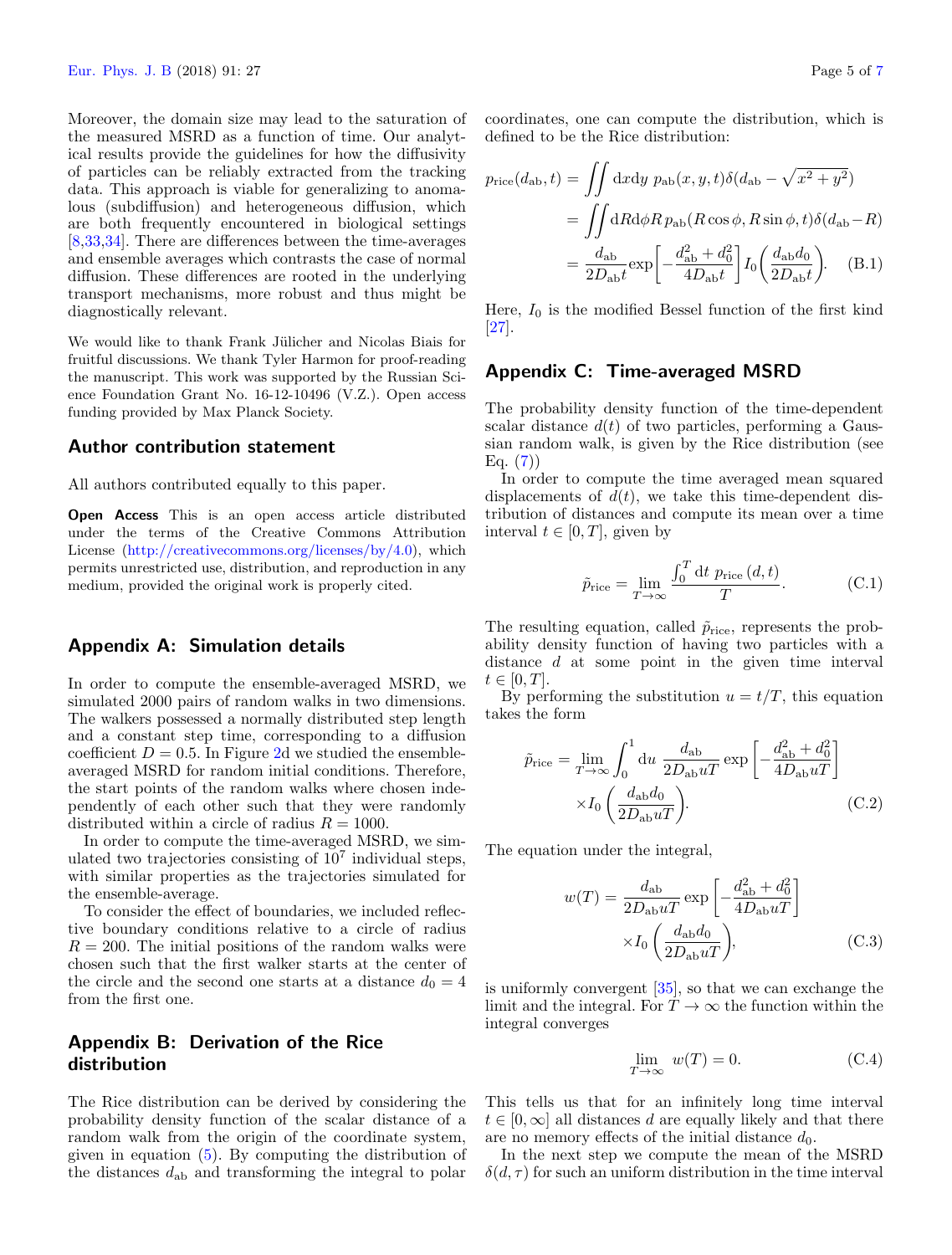$t \in [0, g]$  and then compute the limit  $g \to \infty$ . This is given by

$$
\delta_{\rm t}(\tau) = \lim_{g \to \infty} \frac{\int_0^g \mathrm{d}d \ \delta(d,\tau)}{g} = 2D_{\rm ab}\tau. \tag{C.5}
$$

Again, we used a substitution of the form  $u = d/g$  to simplify the integral. This is the time-averaged MSRD.

## <span id="page-5-25"></span>Appendix D: Additional calculations for radial boundary conditions

For large times, the positions of two particles  $(i = a, b)$ within a circle of radius  $R$  are uncorrelated and homogeneously distributed

$$
p_{\text{circ}}(\mathbf{r}_{i}) = \frac{1}{\pi R^{2}} \begin{cases} 1, & \mathbf{r}_{i} \leq R \\ 0, & \mathbf{r}_{i} > R \end{cases} . \tag{D.1}
$$

The probability density function for two independent particles is then given by

$$
p_{\rm ab,circ}(\mathbf{r}_{\rm a}, \mathbf{r}_{\rm b}) = p_{\rm circ}(\mathbf{r}_{\rm a}) p_{\rm circ}(\mathbf{r}_{\rm b}). \tag{D.2}
$$

In order to compute the ensemble averaged saturation value of the MSRD,  $\delta_{\text{sat,e}}$ , we define the distance of the two particles in polar coordinates  $(R_1, \phi_1)$  and  $(R_2, \phi_2)$ 

$$
d_{ab} = |\mathbf{r}_{a} - \mathbf{r}_{b}|
$$
  
=  $\sqrt{(R_1 \cos \phi_1 - R_2 \cos \phi_2)^2 + (R_1 \sin \phi_1 - R_2 \sin \phi_2)^2}$ , (D.3)

so that

$$
\delta_{\rm sat, e}(R, d_0) = \langle (d_{\rm ab}(t) - d_{\rm ab}(0))^2 \rangle_{p_{\rm ab, circ}}
$$
  
=  $R^2 + d_0^2 - 2d_0 f$ , (D.4)

where

$$
f(R) = \frac{8}{\pi^2 R^4} \times \int_0^R dR_1 \int_0^R dR_2 \left[ R_1 R_2 | R_1 - R_2 | \right] \times E\left( -\frac{4R_1 R_2}{(R_1 - R_2)^2} \right),
$$
 (D.5)

and with  $E(x)$  being the complete elliptic integral of x. Here, we define  $d_{ab}(0) = d_0$ . This integral can be computed numerically.

The time-averaged saturation value of the MSRD is calculated by assuming that the initial positions of the particles are homogeneously distributed within the circle area A and thus we integrate  $d_0 = |\mathbf{r}_{0,a} - \mathbf{r}_{0,b}|$  over all positions of the two particles within the circle:

$$
\delta_{\text{sat,t}}(R) = \int_A d\mathbf{r}_{0,\text{a}} \int_A d\mathbf{r}_{0,\text{b}} \delta_{\text{sat,e}}(d_0)
$$
  
= 
$$
2R^2 - 2f^2.
$$
 (D.6)

Again, the resulting value of the MSRD  $\delta_{\text{sat,t}}$  can be computed numerically.

## <span id="page-5-11"></span>**References**

- <span id="page-5-0"></span>1. W. Pönisch, K. Eckenrode, K. Alzurqa, H. Nasrollahi, C.A. Weber, V. Zaburdaev, N. Biais, [arXiv:1703.09659](https://arxiv.org/abs/1703.09659) (2017)
- <span id="page-5-1"></span>2. J. Taktikos, Y.T. Lin, H. Stark, N. Biais, V. Zaburdaev, PLoS ONE 10, e0137661 (2015)
- <span id="page-5-2"></span>3. S. Douezan, K. Guevorkian, R. Naouar, S. Dufour, D. Cuvelier, F. Brochard-Wyart, Proc. Natl. Acad. Sci. USA 108, 7315 (2011)
- 4. F. Pampaloni, N. Ansari, E.H. Stelzer, Cell Tissue Res. 352, 161 (2013)
- <span id="page-5-3"></span>5. F. Montel, M. Delarue, J. Elgeti, D. Vignjevic, G. Cappello, J. Prost, New J. Phys. 14, 055008 (2012)
- <span id="page-5-4"></span>6. M. Merkel, M.L. Manning, in Seminars in cell and developmental biology (Elsevier, Academic Press Inc., USA, 2016)
- <span id="page-5-5"></span>7. M.C. Munder, D. Midtvedt, T. Franzmann, E. Nüske, O. Otto, M. Herbig, E. Ulbricht, P. M¨uller, A. Taubenberger, S. Maharana, L. Malinovska, D. Richter, J. Guck, V. Zaburdaev, S. Alberti, eLife 5, e09347 (2016)
- <span id="page-5-6"></span>8. I.M. Tolić-Nørrelykke, E.L. Munteanu, G. Thon, L. Oddershede, K. Berg-Sørensen, Phys. Rev. Lett. 93, 078102 (2004)
- <span id="page-5-7"></span>9. L.F. Richardson, Proc. R. Soc. Lond. A: Contain. Pap. Math. Phys. Character 110, 709 (1926)
- 10. G. Batchelor, in Mathematical proceedings of the Cambridge Philosophical Society (Cambridge University Press, Cambridge, UK, 1952), Vol. 48, pp. 345–362
- <span id="page-5-8"></span>11. P.J. Sullivan, J. Fluid. Mech. 47, 601 (1971)
- <span id="page-5-9"></span>12. H. Qian, M.P. Sheetz, E.L. Elson, Biophys. J. 60, 910 (1991)
- <span id="page-5-10"></span>13. M. Ueda, S.I. Sasa, Phys. Rev. Lett. 115, 080605 (2015)
- <span id="page-5-12"></span>14. R. Metzler, J. Klafter, Phys. Rep. 339, 1 (2000)
- <span id="page-5-13"></span>15. A. Caspi, R. Granek, M. Elbaum, Phys. Rev. Lett. 85, 5655 (2000)
- 16. M. Goulian, S.M. Simon, Biophys. J. 79, 2188 (2000)
- <span id="page-5-14"></span>17. I. Golding, E.C. Cox, Phys. Rev. Lett. 96, 098102 (2006)
- <span id="page-5-15"></span>18. R. Metzler, J.H. Jeon, A.G. Cherstvy, E. Barkai, Phys. Chem. Chem. Phys. 16, 24128 (2014)
- <span id="page-5-16"></span>19. Y. He, S. Burov, R. Metzler, E. Barkai, Phys. Rev. Lett. 101, 058101 (2008)
- <span id="page-5-17"></span>20. A.G. Cherstvy, A.V. Chechkin, R. Metzler, New J. Phys. 15, 083039 (2013)
- <span id="page-5-18"></span>21. G. Bel, E. Barkai, Phys. Rev. Lett. 94, 240602 (2005)
- 22. S. Burov, J.H. Jeon, R. Metzler, E. Barkai, Phys. Chem. Chem. Phys. 13, 1800 (2011)
- <span id="page-5-19"></span>23. V. Zaburdaev, S. Denisov, J. Klafter, Rev. Mod. Phys. 87, 483 (2015)
- <span id="page-5-20"></span>24. P. Beckmann, Radio Sci. J. Res. NBS/USNC-URSIs 68D, 927 (1962)
- <span id="page-5-21"></span>25. M. Siddiqui, J. Res. Natl. Bur. Stand. D 60, 167 (1962)
- <span id="page-5-22"></span>26. N. Wax, Selected papers on noise and stochastic processes (Courier Dover Publications, USA, 1954)
- <span id="page-5-23"></span>27. M. Abramowitz, I.A. Stegun et al., Handbook of mathematical functions (Courier Corporation, USA, 1966)
- <span id="page-5-24"></span>28. Z. Yücel, F. Zanlungo, T. Ikeda, T. Miyashita, N. Hagita, Sensors 13, 875 (2013)
- 29. K. Buchin, S. Sijben, T. Arseneau, E.P. Willems, in Proceedings of the 20th International Conference on